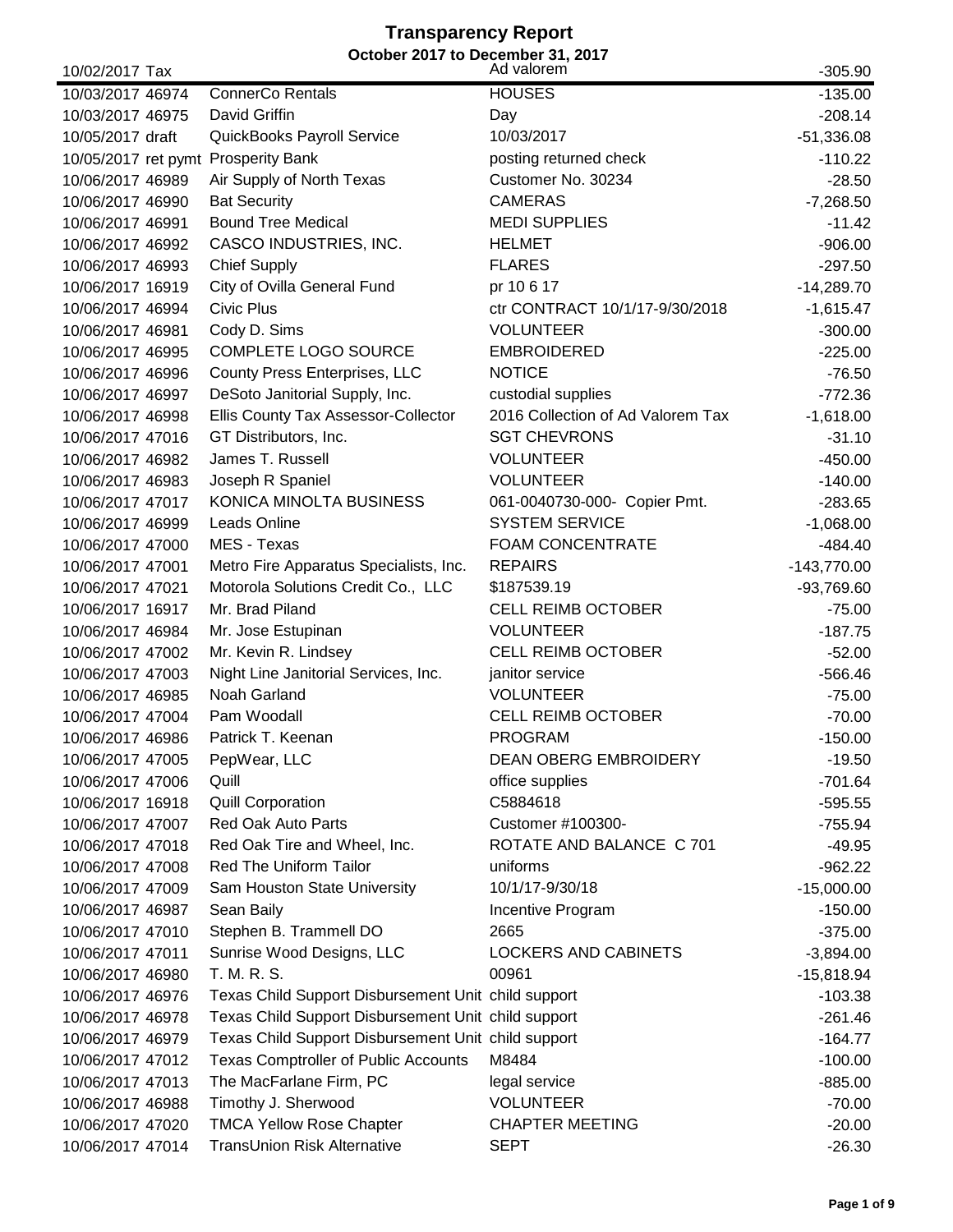| 10/06/2017 47019                     | <b>Tyler Technologies</b>              | October 2017 to December 31, 2017<br>COURT CASE MANAGEMENT |                          |
|--------------------------------------|----------------------------------------|------------------------------------------------------------|--------------------------|
|                                      | <b>United Rental</b>                   | 000                                                        | $-2,152.68$              |
| 10/06/2017 47015<br>10/06/2017 46977 | <b>United States Treasury</b>          | 75-1399345 PER END 9 30 17                                 | $-12,229.00$             |
|                                      |                                        | posting returned check                                     | $-9,612.12$<br>$-286.40$ |
|                                      | 10/10/2017 RET PYI Prosperity Bank     |                                                            |                          |
| 10/13/2017 47022                     | Bureau Veritas North America, Inc.     | inspections                                                | $-7,418.03$              |
| 10/13/2017 16922                     | Cavness, Danny                         | deposit refund                                             | $-22.06$                 |
| 10/13/2017 16927                     | Cindy Kahl                             | Water Deposit Refund                                       | $-87.10$                 |
| 10/13/2017 47034                     | Citibank                               | prof. dev./ supplies assorted dept.                        | $-6,266.94$              |
| 10/13/2017 16930                     | City of Ovilla General Fund            | Garbage transfer for SEPT                                  | $-17,623.27$             |
| 10/13/2017 47023                     | City of Waxahachie                     | <b>SEPTEMBER</b>                                           | $-100.00$                |
| 10/13/2017 16923                     | Harmotto, Nathan                       | deposit refund                                             | $-50.01$                 |
| 10/13/2017 16924                     | Jones, Troy & Renee                    | deposit refund                                             | $-49.49$                 |
| 10/13/2017 47024                     | <b>Michael Myers</b>                   | PARKING - M.MYERS TML                                      | $-312.10$                |
| 10/13/2017 47025                     | Smith                                  | <b>AUGUST</b>                                              | $-862.80$                |
| 10/13/2017 16925                     | On Track Realty LLC                    | deposit refund                                             | $-102.48$                |
| 10/13/2017 16928                     | Peoples, Karen                         | deposit refund                                             | $-58.91$                 |
| 10/13/2017 47026                     | Ricoh Americas Corportation - Admin    | 12842111 OVERAGES                                          | $-479.71$                |
| 10/13/2017 16929                     | Sorrels, Stephanie                     | deposit refund                                             | $-80.54$                 |
| 10/13/2017 16931                     | <b>State Comptroller</b>               | 1-75-1399345-5                                             | $-1,095.93$              |
| 10/13/2017 16920                     | <b>United Health Care</b>              | <b>HEALTH / OCTOBER</b>                                    | $-2,440.57$              |
| 10/13/2017 47027                     | <b>United Health Care</b>              | <b>OCTOBER</b>                                             | $-11,757.52$             |
| 10/13/2017 16921                     | Verizon Wireless                       | 722480877-00001                                            | $-53.61$                 |
| 10/13/2017 47028                     | Verizon Wireless                       | 722480877-00001                                            | $-1,183.50$              |
| 10/13/2017 16926                     | Wandless, Bruce                        | deposit refund                                             | $-58.14$                 |
| 10/19/2017 draft                     | QuickBooks Payroll Service             | 10/17/2017                                                 | $-54,037.27$             |
| 10/20/2017 47036                     | <b>ATMOS Energy</b>                    | Customer No. 3034206231                                    | $-63.39$                 |
| 10/20/2017 16933                     | Auto Zone                              | <b>ANTIFREEZE</b>                                          | $-95.88$                 |
| 10/20/2017 47037                     | Auto Zone                              | vehicle parts or supplies                                  | $-191.94$                |
| 10/20/2017 47063                     | Birkhoff, Hendricks & Carter, LLP      | HIDDEN VALLEY and TUCKER                                   | $-1,485.25$              |
| 10/20/2017 16934                     | Birkhoff, Hendricks, & Carter, LLP     | engineering                                                | $-2,230.78$              |
| 10/20/2017 47038                     | Blackboard Inc.                        | 317576                                                     | $-5,349.00$              |
| 10/20/2017 16935                     | Britton Meter Supply, Inc.             | meter parts                                                | $-470.41$                |
| 10/20/2017 16936                     | <b>Chuck Fairbanks Chevrolet</b>       | <b>ROTATE</b>                                              | $-49.95$                 |
| 10/20/2017 16937                     | City of Dallas                         | Account No. 100291064                                      | $-48,119.63$             |
| 10/20/2017 16938                     | City of Midlothian                     | 5384                                                       | $-6,826.00$              |
| 10/20/2017 47039                     | City of Midlothian                     | <b>DISPATCH</b>                                            | $-15,924.00$             |
| 10/20/2017 47060                     | City of Midlothian                     | <b>SRRG/SRT MEMBERSHIP</b>                                 | $-7,500.00$              |
| 10/20/2017 47040                     | County Press Enterprises, LLC          | public hearing boa                                         | $-74.00$                 |
| 10/20/2017 47041                     | <b>DFW Print Management</b>            | <b>COURT JACKETS</b>                                       | $-510.00$                |
| 10/20/2017 16939                     | DPC INDUSTIRES, INC.                   | <b>Customer No. 76737400</b>                               | $-60.00$                 |
| 10/20/2017 47061                     | <b>Ellis County Clerk</b>              | FY17-18 Annual Budget filing fee                           | $-46.00$                 |
| 10/20/2017 47042                     | Ellis County Precinct #4               | NEEEDED RECLAIM 2 COARSE                                   | $-39,600.00$             |
| 10/20/2017 47043                     | <b>ERCOT</b>                           | <b>ERCOT Membership</b>                                    | $-100.00$                |
| 10/20/2017 47044                     | <b>First Check Applicant Screening</b> | applicant screening                                        | $-16.00$                 |
| 10/20/2017 47045                     | <b>Gingerbread House</b>               | donation                                                   | $-1,000.00$              |
| 10/20/2017 16932                     | Keith Ace Hardware                     | small parts and or supplies                                | $-353.56$                |
| 10/20/2017 47035                     | Keith Ace Hardware                     | small parts and or supplies                                | $-1,310.88$              |
| 10/20/2017 47046                     | Keith Hammer                           | refund bond 171796                                         | $-5.00$                  |
| 10/20/2017 47029                     | Kurth, Scott E                         | paycheck                                                   | $-570.04$                |
| 10/20/2017 47047                     | Makanzie Clark                         | refund bond 171204                                         | $-90.90$                 |
| 10/20/2017 47048                     | <b>Moni Smart Security</b>             | <b>SEPTEMBER</b>                                           | $-46.38$                 |
| 10/20/2017 47049                     | OmniBase Services of Texas, LP         | 3RD QTR 2017 29 X 6                                        | $-174.00$                |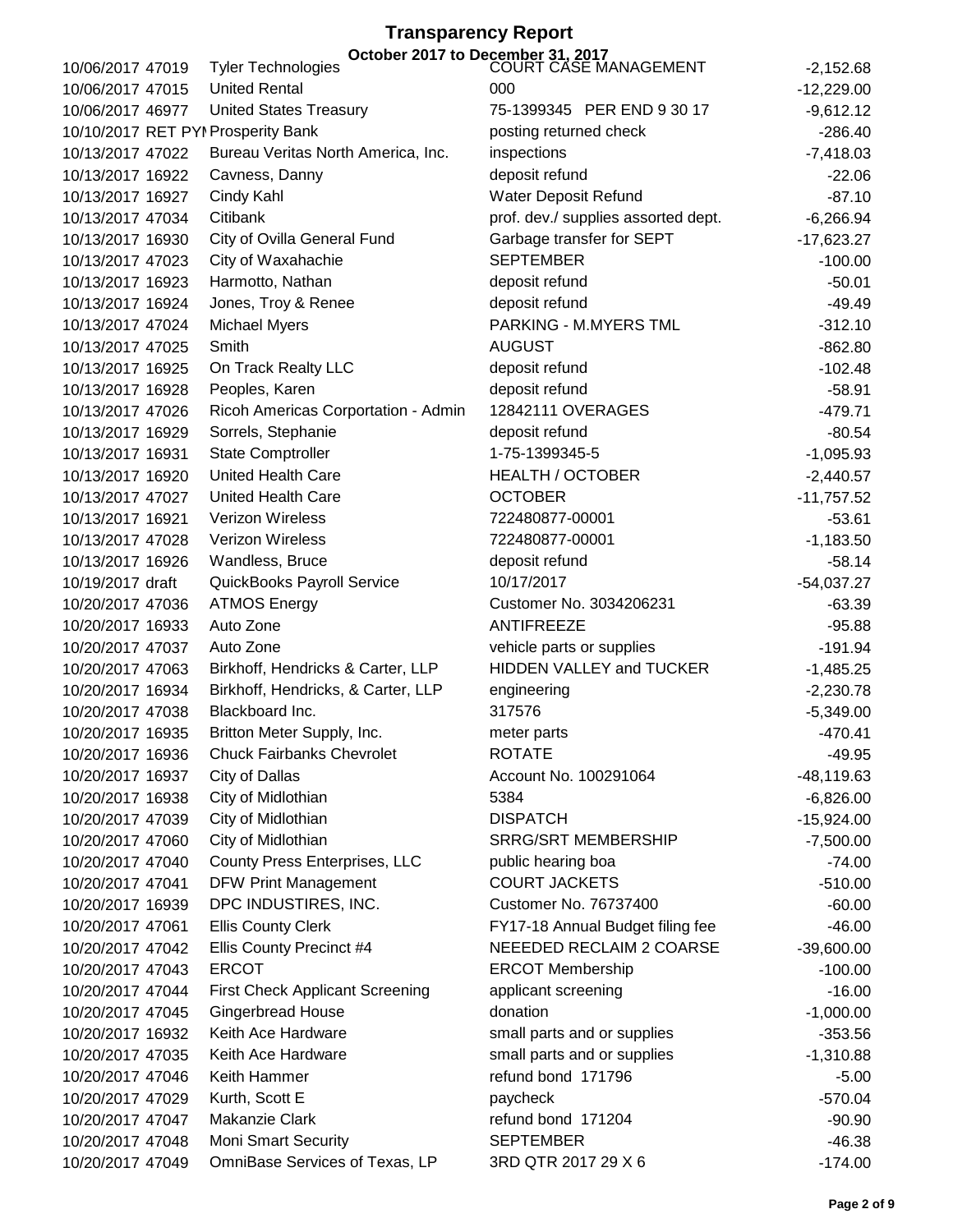### **Transparency Report**  $\frac{1}{2}$  October 2017 to December 31, 2017

| 10/20/2017 47050                     | Mott                                                | <b>SEPTEMBER</b>                    | $-701.00$     |
|--------------------------------------|-----------------------------------------------------|-------------------------------------|---------------|
| 10/20/2017 16940                     | Peterson Pump and Motor Service                     | <b>NEW PUMP</b>                     | $-1,750.00$   |
| 10/20/2017 47051                     | Quill                                               | office supplies                     | $-398.32$     |
| 10/20/2017 16941                     | <b>Quill Corporation</b>                            | C5884618                            | $-119.35$     |
| 10/20/2017 47052                     | <b>Red Oak Auto Parts</b>                           | Customer #100300-                   | $-87.42$      |
| 10/20/2017 47053                     | Ricoh USA, Inc. Police Dept                         | customer number 603 0004907 000     | $-89.96$      |
| 10/20/2017 47054                     | <b>STATE COMPTROLLER</b>                            | QTR END 9 30 17                     | $-25,887.08$  |
| 10/20/2017 47030                     | Texas Child Support Disbursement Unit child support |                                     | $-103.38$     |
| 10/20/2017 47032                     | Texas Child Support Disbursement Unit child support |                                     | $-261.47$     |
| 10/20/2017 47033                     | Texas Child Support Disbursement Unit child support |                                     | $-164.77$     |
| 10/20/2017 16942                     | <b>Texas Municipal League</b>                       | Quarterly Ins. Pmt.                 | $-3,467.25$   |
| 10/20/2017 47055                     | TEXAS MUNICIPAL LEAGUE IRP                          | Quarterly TML Insurance Pmt.        | $-16,547.50$  |
| 10/20/2017 47056                     | TexasBit                                            | TYPE D MIX - SHADOW WOOD            | $-159,722.75$ |
| 10/20/2017 47057                     | <b>TMCA Yellow Rose Chapter</b>                     | annual dues 2017                    | $-50.00$      |
| 10/20/2017 47058                     | Inc.                                                | park                                | $-209.57$     |
| 10/20/2017 47031                     | <b>United States Treasury</b>                       | 75-1399345 per end 10/14/2017       | $-9,903.50$   |
| 10/20/2017 16943                     | <b>UPS</b>                                          | <b>FREIGHT</b>                      | $-95.00$      |
| 10/20/2017 47059                     | <b>Waste Connections of Texas</b>                   | solid waste                         | $-19,704.36$  |
| 10/23/2017 draft                     | Intuit/Quickbooks                                   | Annual Maint. on QB PAYROLL         | $-3,100.00$   |
| 10/24/2017 16944                     | Citibank                                            | prof. dev./ supplies assorted dept. | $-22.23$      |
| 10/24/2017 16945                     | U.S. Postal Service                                 | <b>WATER BILLS POSTAGE</b>          | $-500.00$     |
| 10/26/2017 47074                     | <b>AFLAC</b>                                        | insurance                           | $-889.30$     |
| 10/26/2017 47075                     | <b>Colonial Life Processing Center</b>              | insurance                           | $-29.94$      |
| 10/26/2017 16952                     | <b>Dearborn National</b>                            | F 019212 SEPTEMBER                  | $-158.07$     |
| 10/26/2017 47078                     | <b>Dearborn National</b>                            | F 019212 AUGUST                     | $-577.56$     |
| 10/26/2017 16951                     | New Benefit, Ltd.                                   | 1441 313402                         | $-70.00$      |
| 10/26/2017 47077                     | New Benefits, Ltd.                                  | 1441 313402                         | $-170.00$     |
| 10/26/2017 47076                     | Superior Vision of Texas                            | insurance                           | $-123.48$     |
| 10/26/2017 16950                     | <b>United Health Care</b>                           | <b>HEALTH / OCTOBER</b>             | $-3,008.15$   |
| 10/26/2017 47073                     | <b>United Health Care</b>                           | <b>NOVEMBER</b>                     | $-11,757.52$  |
| 10/27/2017 16946                     | AVR Inc.                                            | <b>OCT</b>                          | $-100.00$     |
| 10/27/2017 47071                     | Citi Cards                                          | prof. dev./ supplies assorted dept. | $-746.24$     |
| 10/27/2017 16947                     | City of Ovilla General Fund                         | Garbage transfer for SEPT PART 2    | $-44.76$      |
| 10/27/2017 16948                     | Hilco Electric Cooperative, Inc.                    | 5605450                             | $-86.04$      |
| 10/27/2017 47064                     | INC.                                                | Account No. 4400864000              | $-560.59$     |
| 10/27/2017 47065                     | Mac Haik Ford                                       | vehicle parts or supplies           | $-89.54$      |
| 10/27/2017 47066                     | <b>Red Oak Auto Parts</b>                           | Customer #100300-                   | $-51.72$      |
| 10/27/2017 47067                     | Ricoh Americas Corportation - Admin                 | 12842111                            | $-200.29$     |
| 10/27/2017 47068                     | <b>SAM'S CLUB</b>                                   | harding, kennedy, wakeland          | $-90.00$      |
| 10/27/2017 16949                     | Shell                                               | 80-728-0062-9                       | $-740.30$     |
| 10/27/2017 47072                     | Shell                                               | Account No. 80 728 0062 9           | $-3,472.30$   |
| 10/27/2017 47069                     | Stephen B. Trammell DO                              | 2665                                | $-375.00$     |
| 10/27/2017 47070                     | Technology & Beyond                                 | SSD - DRIVE                         |               |
|                                      |                                                     |                                     | $-119.99$     |
| 10/30/2017 47080<br>10/30/2017 47081 | City of Ovilla<br>City of Ovilla                    | water & sewer impact                | $-17,409.76$  |
|                                      |                                                     | park impact                         | $-1,338.08$   |
| 10/30/2017 47079                     | City of Ovilla EDC                                  | due to EDC                          | $-38,346.32$  |
| 10/30/2017 16953                     | City of Ovilla General Fund                         | pr 10 20 17                         | $-12,637.67$  |
| 10/30/2017 16954                     | City of Ovilla General Fund                         | due to gf                           | -46,489.63    |
| 10/30/2017 16955                     | City of Ovilla I & S                                | due to debt service                 | $-24,503.00$  |
| 11/02/2017 draft                     | <b>Prosperity Bank</b>                              | returned check                      | $-12.00$      |
| 11/02/2017 draft                     | QuickBooks Payroll Service                          | Adjusted for voided paycheck(s)     | -49,776.89    |
| 11/02/2017 ret check Prosperity Bank |                                                     | posting returned check              | $-234.01$     |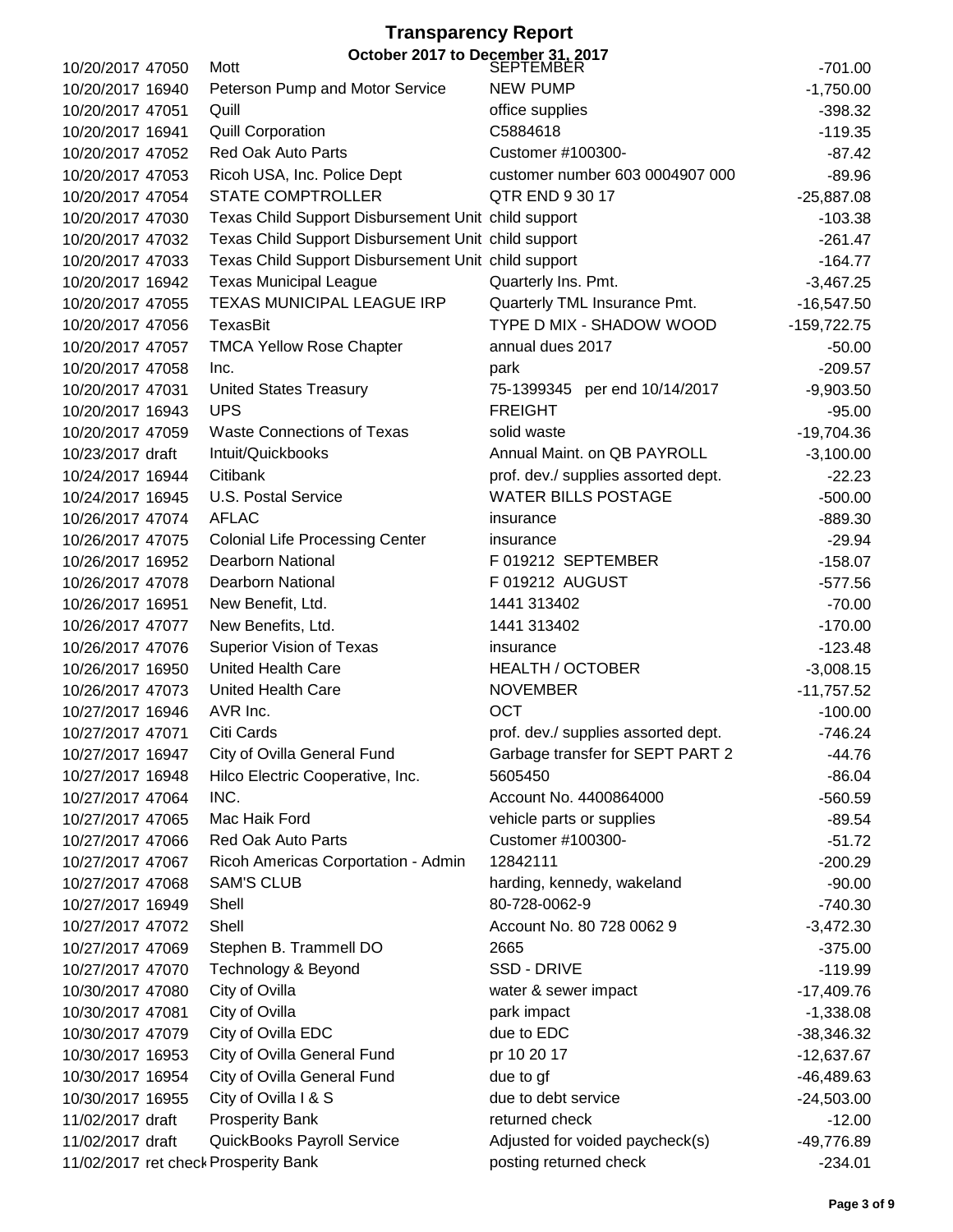|                  |                                                     | October 2017 to December 31, 2017<br>COPIER/ LINE REPAIR |              |
|------------------|-----------------------------------------------------|----------------------------------------------------------|--------------|
| 11/03/2017 47088 | <b>Advanced Telecom</b>                             |                                                          | $-173.60$    |
| 11/03/2017 16971 | Assoc.Inc.                                          | deposit refund                                           | $-5,991.32$  |
| 11/03/2017 47089 | Auto Zone                                           | vehicle parts or supplies                                | $-197.40$    |
| 11/03/2017 16968 | AVR Inc.                                            | POSTCARD STOCK                                           | $-1,264.45$  |
| 11/03/2017 47090 | Betsy Ross Flag Girls, Inc.                         | <b>OVILLA FLAG</b>                                       | $-505.00$    |
| 11/03/2017 16960 | <b>Birch Communications</b>                         | Account id 719994                                        | $-271.97$    |
| 11/03/2017 47091 | <b>Birch Communications</b>                         | Account id 719994                                        | $-856.18$    |
| 11/03/2017 16961 | Britton Meter Supply, Inc.                          | <b>DPD</b>                                               | $-29.98$     |
| 11/03/2017 16956 | City of Ovilla General Fund                         | pr 11 3 17                                               | $-11,654.60$ |
| 11/03/2017 16962 | Core & Main LP                                      | street equipment                                         | $-1,217.52$  |
| 11/03/2017 47092 | Core & Main, LP                                     | <b>COILTIGHT STIB SOLID</b>                              | $-915.60$    |
| 11/03/2017 47093 | <b>County Press Enterprises, LLC</b>                | legal notice                                             | $-908.50$    |
| 11/03/2017 16963 | DPC INDUSTIRES, INC.                                | <b>Customer No. 76737400</b>                             | $-667.20$    |
| 11/03/2017 16964 | Gexa Energy LP                                      | Account No. 91893-2                                      | $-2,272.43$  |
| 11/03/2017 47094 | Gexa Energy, LP                                     | Account No. 91893-2                                      | $-5,525.67$  |
| 11/03/2017 16965 | <b>Gov Pilot</b>                                    | <b>TRACKING SOFTWARE</b>                                 | $-2,500.00$  |
| 11/03/2017 47095 | <b>Gov Pilot</b>                                    | <b>TRACKING SOFTWARE</b>                                 | $-2,500.00$  |
| 11/03/2017 16970 | Homeowners of Meadow Glen                           | <b>NOVEMBER</b>                                          | $-1,102.68$  |
| 11/03/2017 16957 | Keith Ace Hardware                                  | small parts and or supplies                              | $-110.20$    |
| 11/03/2017 47087 | Keith Ace Hardware                                  | small parts and or supplies                              | $-269.90$    |
| 11/03/2017 16958 | Kiertekles, Crystal                                 | deposit refund                                           | $-27.96$     |
| 11/03/2017 16959 | Martin, Von Lee                                     | deposit refund                                           | $-38.86$     |
| 11/03/2017 16969 | Mr. Brad Piland                                     | <b>CELL REIMB NOVEMBER</b>                               | $-75.00$     |
| 11/03/2017 47101 | Mr. Kevin R. Lindsey                                | <b>CELL REIMB NOVEMBER</b>                               | $-52.00$     |
| 11/03/2017 47086 | payroll                                             | paycheck                                                 | $-265.97$    |
| 11/03/2017 47102 | Pam Woodall                                         | <b>CELL REIMB NOVEMBER</b>                               | $-70.00$     |
| 11/03/2017 47096 | Red Oak Tire and Wheel, Inc.                        | 2 TIRES                                                  | $-115.95$    |
| 11/03/2017 47097 | Signage Systems                                     | <b>BANNER AND TROPHY SIGNS</b>                           | $-103.20$    |
| 11/03/2017 47098 | Technology & Beyond                                 | <b>SUPPORT</b>                                           | $-2,316.99$  |
| 11/03/2017 47082 | Texas Child Support Disbursement Unit child support |                                                          | $-103.38$    |
| 11/03/2017 47084 | Texas Child Support Disbursement Unit child support |                                                          | $-164.77$    |
| 11/03/2017 47085 | Texas Child Support Disbursement Unit child support |                                                          | $-132.99$    |
| 11/03/2017 47103 | <b>Texas Police Chiefs Association</b>              | <b>WINDHAM</b>                                           | $-228.00$    |
| 11/03/2017 47099 | The MacFarlane Firm, PC                             | legal service                                            | $-60.00$     |
| 11/03/2017 16966 | <b>Trinity River Authority of Texas</b>             | Customer No. CTR000610                                   | $-67.00$     |
| 11/03/2017 47083 | <b>United States Treasury</b>                       | 75-1399345 per end 10/28/2017                            | $-9,239.08$  |
| 11/03/2017 16967 | Verizon Wireless                                    | 722480877-00001                                          | $-53.65$     |
| 11/03/2017 47100 | Verizon Wireless                                    | 722480877-00001                                          |              |
| 11/08/2017 draft |                                                     | returned check 1065                                      | $-826.65$    |
|                  | <b>Prosperity Bank</b>                              |                                                          | $-12.00$     |
| 11/09/2017 47113 | <b>Adams Pharmacy</b>                               | Flu Vaccine                                              | $-800.00$    |
| 11/09/2017 47114 | Air Supply of North Texas                           | Customer No. 30234                                       | $-3.00$      |
| 11/09/2017 47115 | Bureau Veritas North America, Inc.                  | inspections                                              | $-2,402.29$  |
| 11/09/2017 16972 | Burn, Dennis & Sherry                               | deposit refund                                           | $-125.00$    |
| 11/09/2017 47129 | Civic Plus                                          | <b>BASIC TRAINING FOR TAMMY</b>                          | $-300.00$    |
| 11/09/2017 47104 | Cody D. Sims                                        | Incentive Program                                        | $-200.00$    |
| 11/09/2017 47105 | Cord R. Langthorn                                   | <b>PROGRAM</b>                                           | $-52.00$     |
| 11/09/2017 47130 | <b>DeSoto Police Department</b>                     | <b>TRAINING AGREEMENT</b>                                | $-480.00$    |
| 11/09/2017 47116 | <b>Emergency Reporting</b>                          | <b>SOFTWARE</b>                                          | $-3,936.00$  |
| 11/09/2017 16973 | Harris, Michael & Nunetta                           | deposit refund                                           | $-50.00$     |
| 11/09/2017 47106 | James T. Russell                                    | Incentive Program                                        | $-450.00$    |
| 11/09/2017 47107 | Joseph R Spaniel                                    | Incentive Program                                        | $-175.00$    |
| 11/09/2017 47117 | KONICA MINOLTA BUSINESS                             | 061-0040730-000- Copier Pmt.                             | $-370.37$    |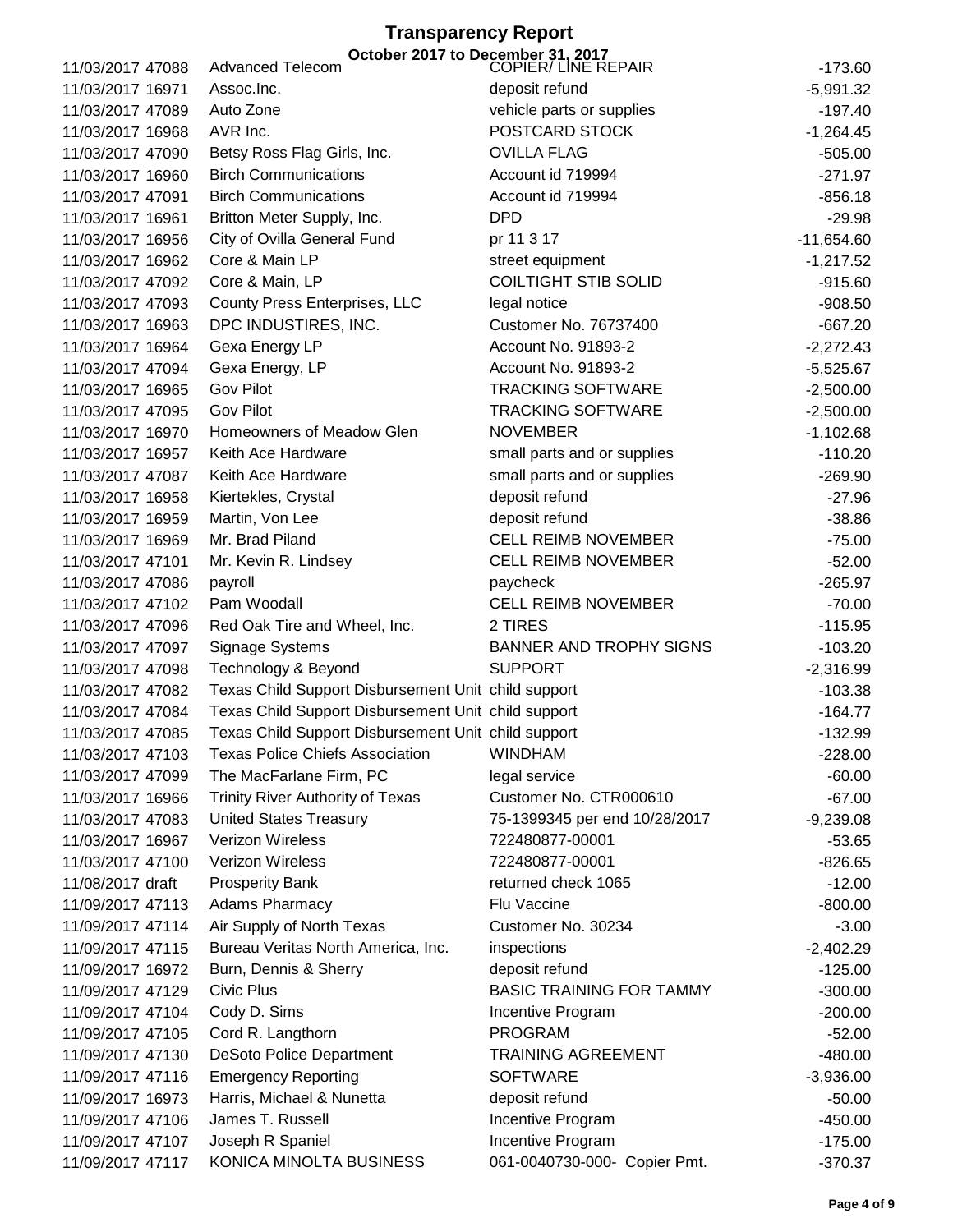|                                      | October 2017 to December 31, 2017<br>Incentive Program<br>Mr. Jose Estupinan |                                     | $-187.50$             |
|--------------------------------------|------------------------------------------------------------------------------|-------------------------------------|-----------------------|
| 11/09/2017 47108<br>11/09/2017 47118 |                                                                              | janitor service                     |                       |
| 11/09/2017 47109                     | Night Line Janitorial Services, Inc.<br>Noah Garland                         |                                     | $-579.00$<br>$-50.00$ |
| 11/09/2017 47110                     | Patrick T. Keenan                                                            | Incentive Program<br><b>PROGRAM</b> | $-350.00$             |
|                                      |                                                                              | <b>ALARM LOCK FD</b>                |                       |
| 11/09/2017 47119                     | Pop-A-Lock DFW South                                                         |                                     | $-1,920.20$           |
| 11/09/2017 draft                     | <b>Prosperity Bank</b>                                                       | returned check 1065                 | $-105.00$             |
| 11/09/2017 47120                     | Quill                                                                        | office supplies                     | $-1,070.01$           |
| 11/09/2017 47121                     | <b>Red Oak Auto Parts</b>                                                    | Customer #100300-                   | $-35.88$              |
| 11/09/2017 47122                     | Red The Uniform Tailor                                                       | MUNOZ, SHIRT                        | $-87.48$              |
| 11/09/2017 47123                     | Ricoh Americas Corportation - Admin                                          | 12842111                            | $-240.20$             |
| 11/09/2017 47111                     | Sean Baily                                                                   | Incentive Program                   | $-150.00$             |
| 11/09/2017 47124                     | Siddons-Martin Emergency Group, LLC REPAIR                                   |                                     | $-357.19$             |
| 11/09/2017 47128                     | T. M. R. S.                                                                  | 00961                               | $-16,337.24$          |
| 11/09/2017 47125                     | Technology & Beyond                                                          | <b>SUPPORT</b>                      | $-2,389.87$           |
| 11/09/2017 47112                     | Timothy J. Sherwood                                                          | Incentive Program                   | $-70.00$              |
| 11/09/2017 47126                     | <b>TransUnion Risk Alternative</b>                                           | <b>OCT</b>                          | $-26.30$              |
| 11/09/2017 47127                     | <b>Waste Connections of Texas</b>                                            | solid waste                         | $-19,418.68$          |
| 11/14/2017 47137                     | <b>Costco Wholesale</b>                                                      | supplies                            | $-318.52$             |
| 11/15/2017 draft                     | T Tech, LLC.                                                                 | return -                            | $-15.00$              |
| 11/15/2017 47136                     | U. S. Postal Service                                                         | <b>HOLIDAY IN THE PARK</b>          | $-409.15$             |
| 11/16/2017 draft                     | QuickBooks Payroll Service                                                   | Adjusted for voided paycheck(s)     | $-52,941.15$          |
| 11/17/2017 16976                     | Assoc.Inc.                                                                   | <b>Water Refund</b>                 | $-1,011.24$           |
| 11/17/2017 16975                     | Birkhoff, Hendricks, & Carter, LLP                                           | red oak creek 12" waterline         | $-220.11$             |
| 11/17/2017 47153                     | Chuck Lee, Inc.                                                              | 12/2/2017 - Santa and Mrs Clause    | $-100.00$             |
| 11/17/2017 16974                     | City of Ovilla General Fund                                                  | pr 11 17 17                         | $-12,403.55$          |
| 11/17/2017 47138                     | City of Waxahachie                                                           | <b>OCTOBER</b>                      | $-100.00$             |
| 11/17/2017 47139                     | <b>Crosspoint Communications</b>                                             | headset repair                      | $-762.00$             |
| 11/17/2017 47151                     | DeSoto Janitorial Supply, Inc.                                               | custodial supplies                  | $-87.30$              |
| 11/17/2017 47140                     | <b>Elliott Electric Supply</b>                                               | <b>DOUBLE PLUG</b>                  | $-29.91$              |
| 11/17/2017 47141                     | <b>First Check Applicant Screening</b>                                       | <b>EMPLOYMENT SCREENING</b>         | $-42.00$              |
| 11/17/2017 47131                     | Kurth, Scott E                                                               | paycheck                            | $-570.04$             |
| 11/17/2017 47142                     | Metro Fire Apparatus Specialists, Inc.                                       | <b>REPAIRS</b>                      | $-1,830.00$           |
| 11/17/2017 47143                     | <b>Moni Smart Security</b>                                                   | <b>NOVEMBER</b>                     | $-46.38$              |
| 11/17/2017 47155                     | payrol                                                                       | paycheck                            | $-265.96$             |
| 11/17/2017 47144                     | Smith                                                                        | <b>OCTOBER</b>                      | $-692.30$             |
| 11/17/2017 47145                     | Mott                                                                         | <b>OCTOBER</b>                      | $-1,093.69$           |
| 11/17/2017 47152                     | Petty Cash                                                                   | Petty Cash Reimbursement            | $-246.04$             |
| 11/17/2017 47146                     | <b>Red Oak Auto Parts</b>                                                    | Customer #100300-                   | $-55.96$              |
| 11/17/2017 47147                     | Red Oak Tire and Wheel, Inc.                                                 | UNIT 116, MOUNT AND BALANCE         | $-18.00$              |
| 11/17/2017 47148                     | Red The Uniform Tailor                                                       | uniforms                            | $-213.47$             |
| 11/17/2017 47154                     | <b>Superior Vision of Texas</b>                                              | insurance                           | $-75.40$              |
| 11/17/2017 47149                     | Symbol Arts                                                                  | Cust.#R12329                        | $-120.00$             |
| 11/17/2017 47132                     | Texas Child Support Disbursement Unit child support                          |                                     | $-103.38$             |
| 11/17/2017 47134                     | Texas Child Support Disbursement Unit child support                          |                                     | $-132.98$             |
| 11/17/2017 47135                     | Texas Child Support Disbursement Unit child support                          |                                     | $-164.77$             |
| 11/17/2017 47133                     | <b>United States Treasury</b>                                                | 75-1399345 per end 11/11/2017       | $-9,423.08$           |
| 11/17/2017 47150                     | Wiseman Hardware, Inc.                                                       | <b>REPAIRS</b>                      | $-283.76$             |
| 11/20/2017 16979                     | City of Ovilla General Fund                                                  | Garbage transfer for OCTOBER        | $-22,920.42$          |
| 11/20/2017 16978                     | <b>State Comptroller</b>                                                     | 1-75-1399345-5                      | $-1,425.34$           |
| 11/22/2017 47171                     | <b>AFLAC</b>                                                                 | insurance                           | $-938.26$             |
| 11/22/2017 47167                     | <b>ATMOS Energy</b>                                                          | Customer No. 3034206231             | $-71.77$              |
| 11/22/2017 47169                     | Birkhoff, Hendricks & Carter, LLP                                            | HIDDEN VALLEY SEWER                 | $-200.72$             |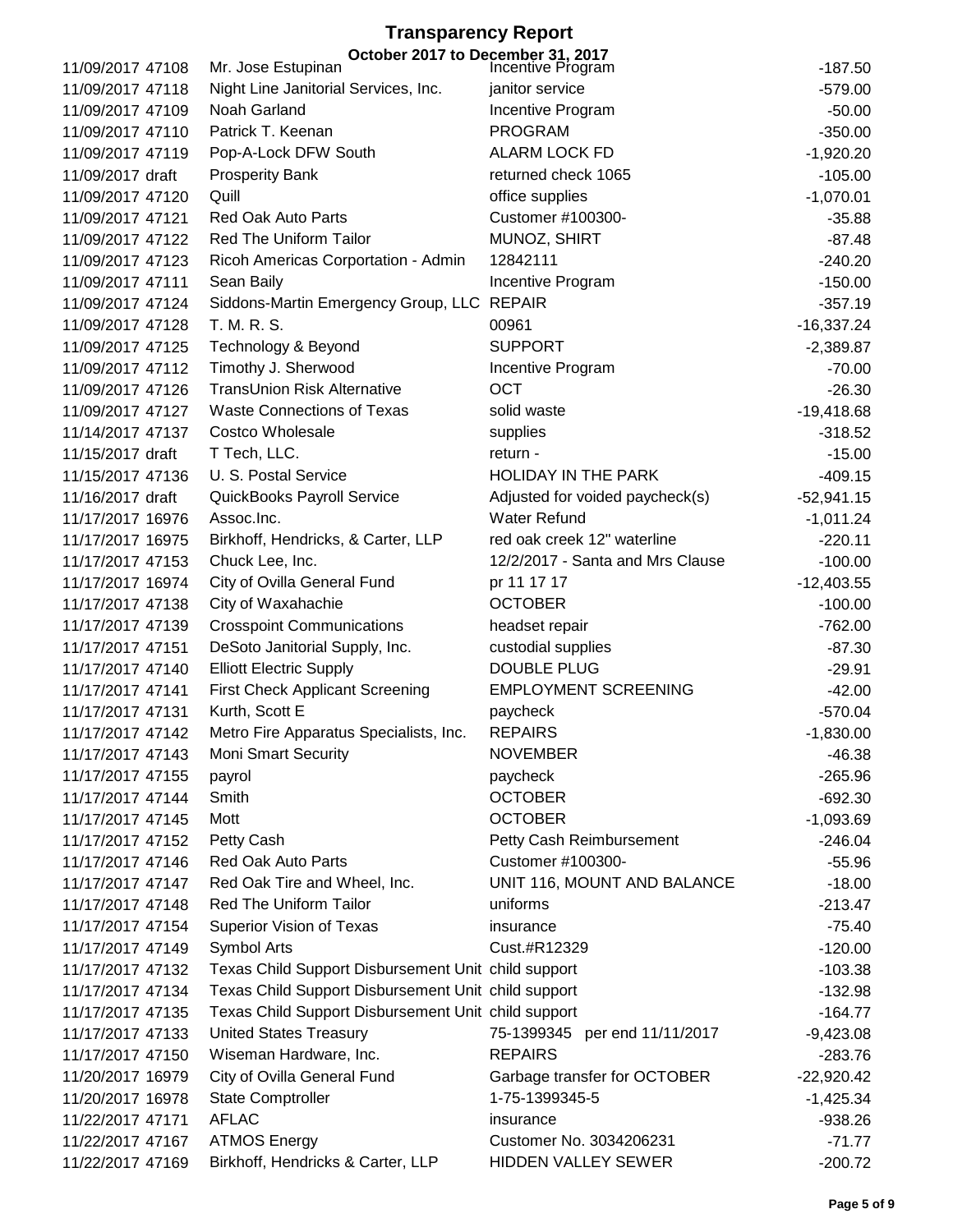#### **Transparency Report October 2017 to December 31, 2017**

| 11/22/2017 16980 | Britton Meter Supply, Inc.              | October zu is to beceniner on, zu is<br>meter parts | $-161.93$             |
|------------------|-----------------------------------------|-----------------------------------------------------|-----------------------|
| 11/22/2017 47156 | Chris M. Hendrick                       | TRANSCRIPT - SHARON SCOTT                           | $-125.00$             |
| 11/22/2017 16987 | Citibank                                | prof. dev./ supplies assorted dept.                 | $-2,511.49$           |
| 11/22/2017 47166 | Citibank                                | prof. dev./ supplies assorted dept.                 | $-6,618.58$           |
| 11/22/2017 16981 | City of Dallas                          | Account No. 100291064                               | $-35,871.82$          |
| 11/22/2017 47161 | Core & Main, LP                         | WYE, 20" SOILTIGHT                                  | $-572.07$             |
| 11/22/2017 16991 | <b>Dearborn National</b>                | F 019212 NOVEMBER                                   | $-142.53$             |
| 11/22/2017 47173 | <b>Dearborn National</b>                | F 019212 DECEMBER                                   | $-577.56$             |
| 11/22/2017 47162 | <b>Direct Service Company</b>           | PLANNED MAINTENANCE                                 | $-485.11$             |
| 11/22/2017 16982 | DPC INDUSTIRES, INC.                    | <b>Customer No. 76737400</b>                        | $-713.16$             |
| 11/22/2017 47163 | NEMA 3 Electric, Inc.                   | <b>CENTER</b>                                       | $-375.00$             |
| 11/22/2017 16990 | New Benefit, Ltd.                       | 1441 313402                                         | $-70.00$              |
| 11/22/2017 47172 | New Benefits, Ltd.                      | 1441 313402                                         | $-160.00$             |
| 11/22/2017 47164 | Powerplan                               | <b>SERVICE</b>                                      | $-500.00$             |
| 11/22/2017 47157 | Ricoh USA, Inc. Police Dept             | customer number 603 0004907 000                     | $-108.90$             |
| 11/22/2017 16983 | Sardis Tire & Wheel                     | 4 TIRE WO 452                                       | $-724.00$             |
| 11/22/2017 16988 | Shell                                   | 80-728-0062-9                                       | $-697.14$             |
| 11/22/2017 47168 | Shell                                   | Account No. 80 728 0062 9                           | $-2,709.71$           |
| 11/22/2017 47158 | Symbol Arts                             | Cust.#R12329                                        | $-120.00$             |
| 11/22/2017 16984 | Quality                                 | <b>WATER SYSTEM FEE</b>                             | $-2,966.95$           |
| 11/22/2017 47159 | <b>TMCA Yellow Rose Chapter</b>         | CHAPTER MEETING 12/7/2017                           | $-20.00$              |
| 11/22/2017 47160 | <b>TMCCP</b>                            | <b>PROCEDURE</b>                                    | $-48.50$              |
| 11/22/2017 16985 | <b>Trinity River Authority of Texas</b> | Customer No. CTR000610                              | $-12,830.00$          |
| 11/22/2017 16977 | U.S. Postal Service                     | <b>WATER BILLS POSTAGE</b>                          | $-500.00$             |
| 11/22/2017 16989 | <b>United Health Care</b>               | <b>HEALTH / DECEMBER</b>                            | $-3,008.15$           |
| 11/22/2017 47170 | United Health Care                      | <b>HEALTH DECEMBER</b>                              | $-9,032.74$           |
| 11/22/2017 47165 | Inc.                                    | park                                                | $-209.57$             |
| 11/22/2017 16986 | Wiseman Hardware, Inc.                  | <b>EXMARK 2 REPAIR</b>                              | $-178.49$             |
| 11/30/2017 draft | QuickBooks Payroll Service              | 11/28/2017                                          | -49,669.98            |
| 12/01/2017 47178 | AMERICAN TROPHY & AWARDS                | <b>PLATES</b>                                       | $-42.00$              |
| 12/01/2017 16992 | Beu, Richard & Anne                     |                                                     | $-125.00$             |
| 12/01/2017 16993 | <b>Birch Communications</b>             | Account id 719994                                   | $-271.97$             |
| 12/01/2017 47179 | <b>Birch Communications</b>             | Account id 719994                                   | $-856.18$             |
| 12/01/2017 47188 | <b>Bound Tree Medical</b>               | <b>MEDI SUPPLIES</b>                                | $-17.76$              |
| 12/01/2017 16994 | Britton Meter Supply, Inc.              | dpd 10 ml                                           | $-59.96$              |
| 12/01/2017 47174 | Citi Cards                              | 8639-Credit Card Charges                            | $-290.00$             |
| 12/01/2017 17001 | City of Ovilla General Fund             | pr 12 1 17                                          | $-10,354.64$          |
| 12/01/2017 47180 | <b>DFW Print Management</b>             | THE PARK                                            | $-182.33$             |
| 12/01/2017 16995 | Durham, Micheline & Murray              | deposit refund                                      | $-50.00$              |
| 12/01/2017 16996 | Gexa Energy LP                          | Account No. 91893-2                                 | $-1,833.59$           |
| 12/01/2017 47181 | Gexa Energy, LP                         | Account No. 91893-2                                 | $-4,996.93$           |
| 12/01/2017 16997 | Gordon, Alan & Melanie                  | deposit refund                                      | $-65.38$              |
| 12/01/2017 47189 | GT Distributors, Inc.                   | uniforms                                            | $-135.70$             |
| 12/01/2017 16998 | Hilco Electric Cooperative, Inc.        | 5605450                                             | $-85.74$              |
| 12/01/2017 47182 | INC.                                    | Account No. 4400864000                              | $-547.36$             |
| 12/01/2017 47190 |                                         | Dog Tags                                            |                       |
| 12/01/2017 16999 | J.P. Cooke Company<br>Mr. Brad Piland   | <b>CELL REIMB DECEMBER</b>                          | $-119.96$<br>$-75.00$ |
| 12/01/2017 47191 | Mr. Kevin R. Lindsey                    | <b>CELL REIMB DECEMBER</b>                          | $-52.00$              |
| 12/01/2017 47192 | Pam Woodall                             | <b>CELL REIMB DECEMBER</b>                          | $-70.00$              |
| 12/01/2017 47187 | Quill                                   | office supplies                                     | $-490.95$             |
| 12/01/2017 47183 | Red The Uniform Tailor                  | uniforms                                            | $-1,641.15$           |
| 12/01/2017 47184 | Ricoh Americas Corportation - Admin     | 12842111                                            | $-200.29$             |
|                  |                                         |                                                     |                       |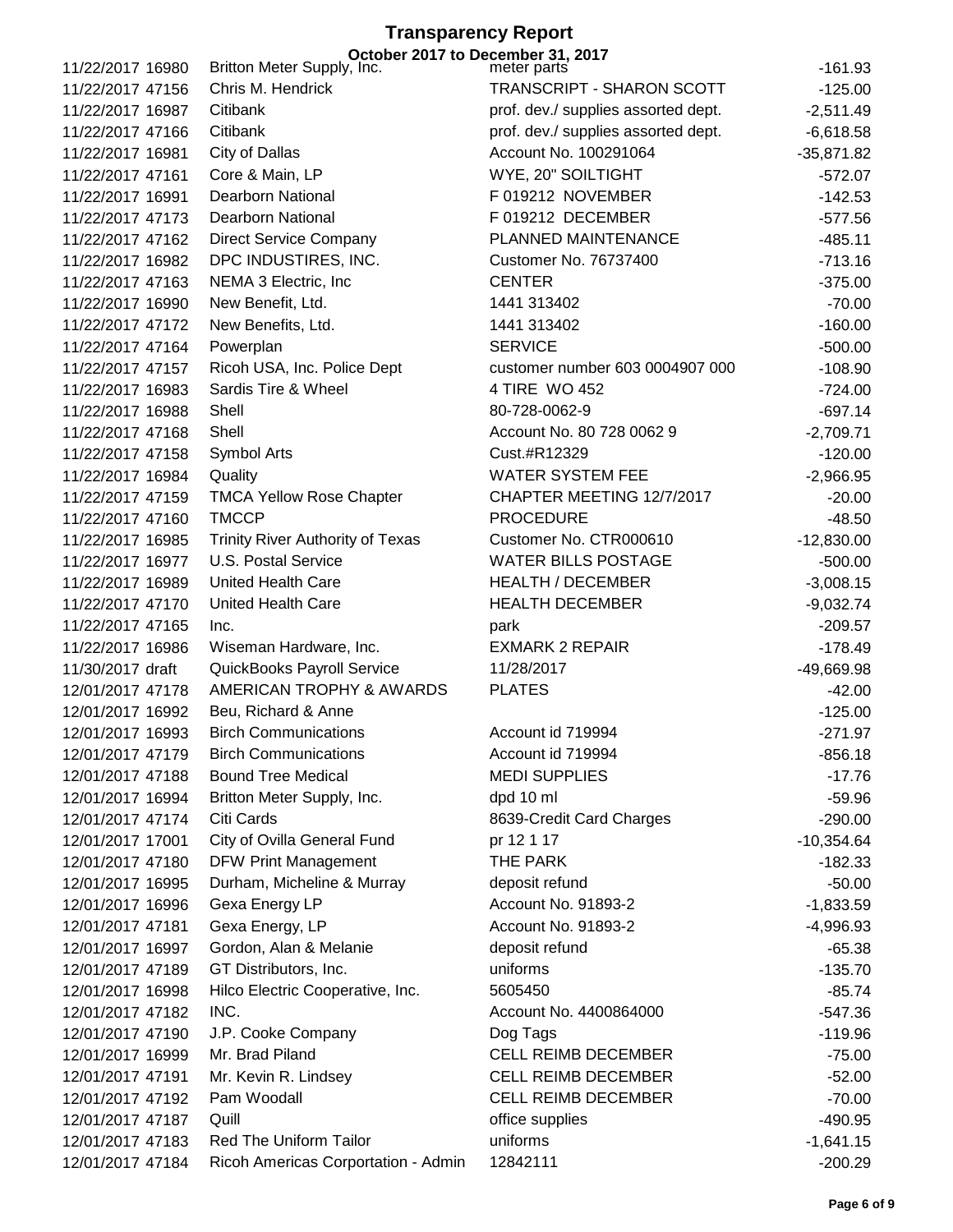|                  | October 2017 to December 31, 2017<br>uce deposit refund<br>Smith, Tammy & Bruce |                               |              |
|------------------|---------------------------------------------------------------------------------|-------------------------------|--------------|
| 12/01/2017 17000 |                                                                                 | 2665                          | $-60.96$     |
| 12/01/2017 47193 | Stephen B. Trammell DO                                                          |                               | $-750.00$    |
| 12/01/2017 47196 | T. M. R. S.                                                                     | 00961                         | $-15,747.32$ |
| 12/01/2017 47185 | Technology & Beyond                                                             | I.T.                          | $-287.50$    |
| 12/01/2017 47175 | Texas Child Support Disbursement Unit child support                             |                               | $-103.38$    |
| 12/01/2017 47177 | Texas Child Support Disbursement Unit child support                             |                               | $-164.77$    |
| 12/01/2017 47176 | <b>United States Treasury</b>                                                   | 75-1399345 PER END 11/25/2017 | $-9,627.98$  |
| 12/01/2017 47186 | VFIS of Texas/Regnier & Associates                                              | ADDITIONAL W/C INS.           | $-2,827.00$  |
| 12/08/2017 47198 | Al's Pest Control Services, Inc.                                                | 1552                          | $-140.00$    |
| 12/08/2017 17003 | AVR Inc.                                                                        | <b>DEC</b>                    | $-100.00$    |
| 12/08/2017 17004 | B2O Environmental, Inc.                                                         | 7 WATER METER, LIDS           | $-339.50$    |
| 12/08/2017 47199 | Bureau Veritas North America, Inc.                                              | inspections                   | $-926.78$    |
| 12/08/2017 47200 | <b>County Press Enterprises, LLC</b>                                            | PUBLIC NOTICES / IT SERVICES  | $-307.00$    |
| 12/08/2017 47201 | Dallas Central Appraisal District                                               | <b>Tax APPRAISAL</b>          | $-184.00$    |
| 12/08/2017 47202 | Dr. Katherine Donaldson, Psy. D.                                                | <b>D MALKE</b>                | $-200.00$    |
| 12/08/2017 47203 | <b>Ellis Central Appraisal District</b>                                         | 1st Qtr. Tax Appraisal Fee    | $-4,537.75$  |
| 12/08/2017 17002 | Keith Ace Hardware                                                              | small parts and or supplies   | $-100.60$    |
| 12/08/2017 47197 | Keith Ace Hardware                                                              | small parts and or supplies   | $-292.84$    |
| 12/08/2017 47204 | KONICA MINOLTA BUSINESS                                                         | 061-0040730-000- Copier Pmt.  | $-268.81$    |
| 12/08/2017 47215 | Mr. Jose Estupinan                                                              | <b>PROGRAM</b>                | $-525.00$    |
| 12/08/2017 47205 | Night Line Janitorial Services, Inc.                                            | janitor service               | $-579.00$    |
| 12/08/2017 47216 | Patrick T. Keenan                                                               | <b>PROGRAM</b>                | $-825.00$    |
| 12/08/2017 47206 | Quill                                                                           | office supplies               | $-175.95$    |
| 12/08/2017 47207 | <b>Red Oak Auto Parts</b>                                                       | Customer #100300-             | $-15.18$     |
| 12/08/2017 47217 | Sean Baily                                                                      | Incentive Program             | $-150.00$    |
| 12/08/2017 47218 | Siddons-Martin Emergency Group, LLC REPAIR                                      |                               | $-3,020.50$  |
| 12/08/2017 47208 | State Farm Fire & Casualty Co.                                                  | FORESMAN-THOMPSON-GAETA       | $-250.00$    |
| 12/08/2017 47209 | Technology & Beyond                                                             | <b>SUPPORT</b>                | $-2,292.86$  |
| 12/08/2017 47210 | The MacFarlane Firm, PC                                                         | legal service                 | $-255.00$    |
| 12/08/2017 47219 | Timothy J. Sherwood                                                             | <b>PROGRAM</b>                | $-105.00$    |
| 12/08/2017 47211 | <b>TransUnion Risk Alternative</b>                                              | <b>NOVEMBER</b>               | $-26.30$     |
| 12/08/2017 17005 | <b>Trinity River Authority of Texas</b>                                         | Customer No. CTR000610        | $-134.00$    |
| 12/08/2017 17006 | Verizon Wireless                                                                | 722480877-00001               | $-53.90$     |
| 12/08/2017 47212 | Verizon Wireless                                                                | 722480877-00001               | $-825.90$    |
| 12/08/2017 47213 | Victor O.Schinnerer & Co. Inc.                                                  | <b>HARDING</b>                | $-260.00$    |
| 12/08/2017 47214 | Yeldell, Wilson & Co., P.C.                                                     | PROGRESS BILLING              | $-1,100.00$  |
| 12/11/2017 draft | <b>Prosperity Bank</b>                                                          | returned check                | $-12.00$     |
| 12/11/2017 draft | <b>Prosperity Bank</b>                                                          | returned check 3253           | $-55.61$     |
| 12/14/2017 17007 | City of Ovilla General Fund                                                     | pr 12 15 17                   | $-10,127.72$ |
| 12/14/2017 draft | QuickBooks Payroll Service                                                      | 12/13/2017                    | $-48,113.11$ |
| 12/15/2017 47224 | Air Supply of North Texas                                                       | Customer No. 30234            | $-3.00$      |
| 12/15/2017 17008 | Assoc.Inc.                                                                      | <b>NOVEMBER</b>               | $-1,994.26$  |
| 12/15/2017 47225 | Auto Zone                                                                       | OIL ABSORBER                  | $-16.64$     |
| 12/15/2017 47226 | <b>Bound Tree Medical</b>                                                       | <b>MEDI SUPPLIES</b>          | $-829.56$    |
| 12/15/2017 17009 | City of Dallas                                                                  | Account No. 100291064         | $-29,033.73$ |
| 12/15/2017 47227 | City of Midlothian                                                              | RADIO SERVICE AGREEMENT       | $-924.00$    |
| 12/15/2017 47228 | City of Waxahachie                                                              | <b>NOVEMBER</b>               | $-150.00$    |
| 12/15/2017 17010 | Core & Main LP                                                                  | <b>BLUE LID</b>               | $-659.20$    |
| 12/15/2017 17011 | DPC INDUSTIRES, INC.                                                            | <b>Customer No. 76737400</b>  | $-413.39$    |
| 12/15/2017 47229 | <b>ESRI</b>                                                                     | 11/17/18                      | $-403.00$    |
| 12/15/2017 47230 | <b>First Check Applicant Screening</b>                                          | applicant screening           | $-52.00$     |
| 12/15/2017 17012 | Hannon Hydraulics, Inc.                                                         | <b>REPAIR</b>                 | $-1,225.00$  |
|                  |                                                                                 |                               |              |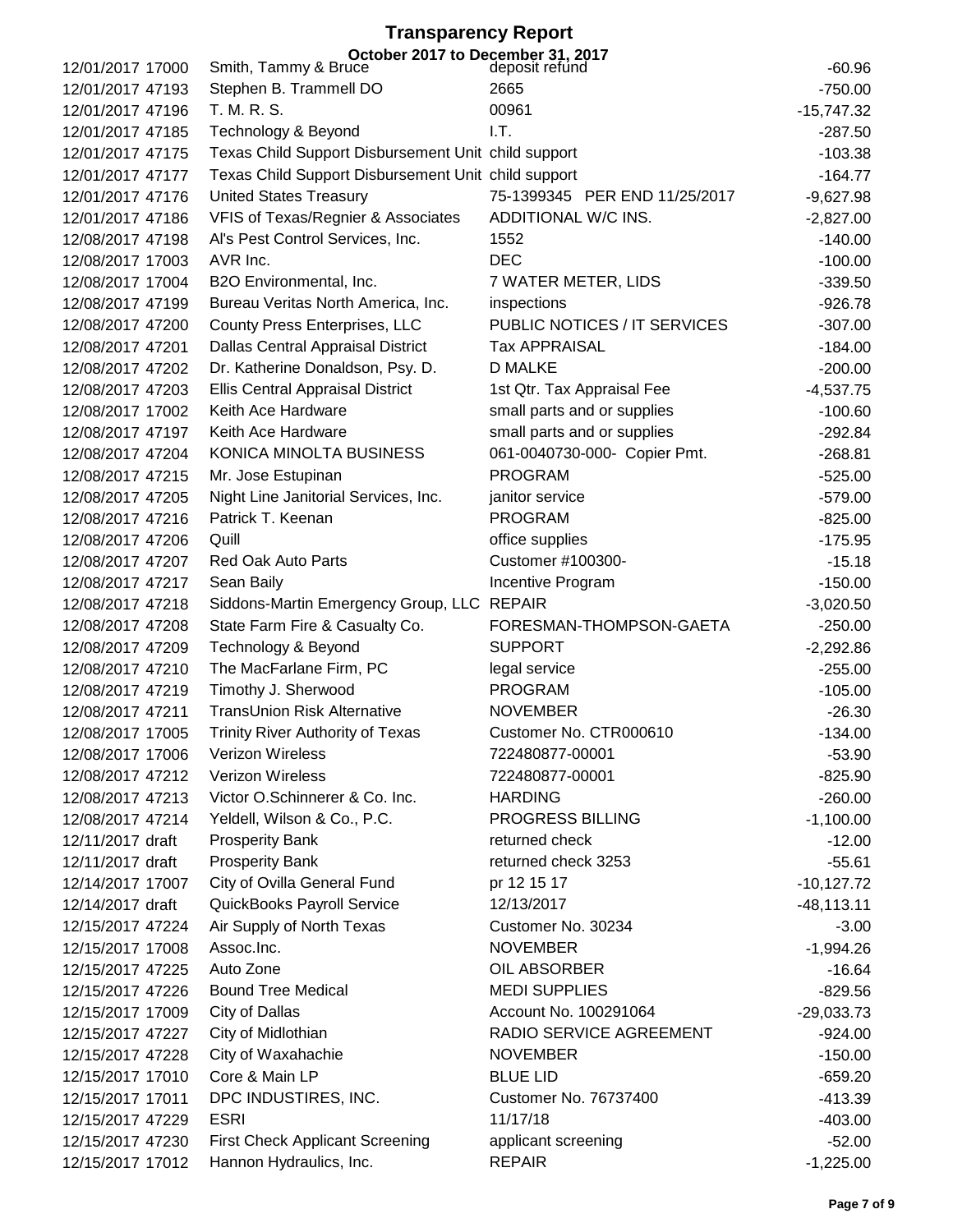### **Transparency Report October 2017 to December 31, 2017**

| 12/15/2017 47231 | Hannon Hydraulics, Inc.                             | .,<br><b>REPAIR</b>                 | $-1,225.00$  |
|------------------|-----------------------------------------------------|-------------------------------------|--------------|
| 12/15/2017 17013 | Homeowners of Meadow Glen                           | in NOVEMBER                         | $-355.65$    |
| 12/15/2017 47220 | Kurth, Scott E                                      | paycheck                            | $-570.03$    |
| 12/15/2017 17014 | <b>Macaulay Controls Company</b>                    | <b>SCALE</b>                        | $-1,091.00$  |
| 12/15/2017 47233 | <b>Moni Smart Security</b>                          | <b>DECEMBER</b>                     | $-46.38$     |
| 12/15/2017 47234 | Mr. Steve Wakeland                                  | (SAMS)                              | $-85.94$     |
| 12/15/2017 47235 | North Texas Police Chiefs Association               | dues                                | $-25.00$     |
| 12/15/2017 47236 | On Time Couriers & Process                          | courier service                     | $-129.96$    |
| 12/15/2017 47237 | Mott                                                | <b>NOVEMBER</b>                     | $-284.53$    |
| 12/15/2017 47239 | Red Oak Tire and Wheel, Inc.                        | UNIT 105 TIRE                       | $-272.95$    |
| 12/15/2017 47240 | Ricoh Americas Corportation - Admin                 | 12842111                            | $-240.20$    |
| 12/15/2017 47241 | SA-SO                                               |                                     | $-407.40$    |
| 12/15/2017 17015 | Stephen B. Trammell, DO, PA                         | <b>OTIS</b>                         | $-80.00$     |
| 12/15/2017 47242 | Teodoro Ibanez                                      | <b>COURT</b>                        | $-10.00$     |
| 12/15/2017 47221 | Texas Child Support Disbursement Unit child support |                                     | $-103.38$    |
| 12/15/2017 47223 | Texas Child Support Disbursement Unit child support |                                     | $-164.77$    |
| 12/15/2017 47243 | Texas Ice Machine Company, Inc.                     | <b>CLEAN ICE MACHINE</b>            | $-385.40$    |
| 12/15/2017 47244 | Inc.                                                | park                                | $-209.57$    |
| 12/15/2017 47222 | <b>United States Treasury</b>                       | 75-1399345 per end 12/9/2017        | $-9,386.56$  |
| 12/19/2017 47245 | <b>ATMOS Energy</b>                                 | Customer No. 3034206231             | $-282.68$    |
| 12/19/2017 47246 | AVR, Inc.                                           | FOR CITY HALL                       | $-1,000.00$  |
| 12/19/2017 47250 | <b>Red Oak Auto Parts</b>                           | Customer #100300-                   | $-244.44$    |
| 12/19/2017 47248 | Ricoh USA, Inc. Police Dept                         | customer number 603 0004907 000     | $-108.90$    |
| 12/19/2017 47249 | U. S. Postal Service                                | <b>NEWSLETTERS</b>                  | $-403.24$    |
| 12/19/2017 47251 | <b>Waste Connections of Texas</b>                   | solid waste                         | $-19,711.58$ |
| 12/20/2017 17017 | City of Ovilla General Fund                         | Garbage transfer for NOVEMBER       | $-19,416.00$ |
| 12/20/2017 17018 | <b>State Comptroller</b>                            | 1-75-1399345-5                      | $-1,207.43$  |
| 12/20/2017 17016 | Trinity River Authority of Texas                    | waste water                         | $-40,800.00$ |
| 12/28/2017 17023 | City of Ovilla General Fund                         | pr 12 29 17                         | $-11,568.96$ |
| 12/28/2017 47269 | <b>Colonial Life Processing Center</b>              | insurance                           | $-29.94$     |
| 12/28/2017 draft | QuickBooks Payroll Service                          | 12/27/2017                          | $-51,413.02$ |
| 12/29/2017 47277 | <b>AFLAC</b>                                        | insurance                           | $-938.10$    |
| 12/29/2017 47272 | American Express                                    | 8639-Credit Card Charges            | $-44.93$     |
| 12/29/2017 47256 | AUGUST INDUSTRIES, INC.                             | Customer No. 9OVILL                 | $-300.75$    |
| 12/29/2017 17021 | AVR Inc.                                            | uvision online monthly access - JAN | $-100.00$    |
| 12/29/2017 17022 | <b>Birch Communications</b>                         | Account id 719994                   | $-271.97$    |
| 12/29/2017 47257 | <b>Birch Communications</b>                         | Account id 719994                   | $-856.18$    |
| 12/29/2017 47274 | Citi Cards                                          | prof. dev./ supplies assorted dept. | $-102.98$    |
| 12/29/2017 17020 | Citibank                                            | prof. dev./ supplies assorted dept. | $-16.23$     |
| 12/29/2017 47255 | Citibank                                            | prof. dev./ supplies assorted dept. | $-2,240.45$  |
| 12/29/2017 47270 | <b>Colonial Life Processing Center</b>              | insurance                           | $-29.94$     |
| 12/29/2017 47258 | County Press Enterprises, LLC                       | <b>SOFTWARE</b>                     | $-147.00$    |
| 12/29/2017 17028 | <b>Dearborn National</b>                            | F 019212 NOVEMBER                   | $-140.30$    |
| 12/29/2017 47279 | <b>Dearborn National</b>                            | F 019212 DECEMBER                   | $-503.45$    |
| 12/29/2017 47259 | <b>DFW Print Management</b>                         | <b>NEWSLETTERS</b>                  | $-811.52$    |
| 12/29/2017 17024 | Hilco Electric Cooperative, Inc.                    | 5605450                             | $-85.52$     |
| 12/29/2017 47267 | INC.                                                | Account No. 4400864000              | $-540.27$    |
| 12/29/2017 47260 | MES - Texas                                         | FOAM CONCENTRATE                    | $-650.00$    |
| 12/29/2017 47261 | <b>NCTCOG</b>                                       | <b>MEMBERSHIP</b>                   | $-200.00$    |
| 12/29/2017 17027 | New Benefit, Ltd.                                   | 1441 313402                         | $-60.00$     |
| 12/29/2017 47278 | New Benefits, Ltd.                                  | 1441 313402                         | $-170.00$    |
| 12/29/2017 47262 | Smith                                               | <b>NOVEMBER</b>                     | $-680.00$    |
|                  |                                                     |                                     |              |